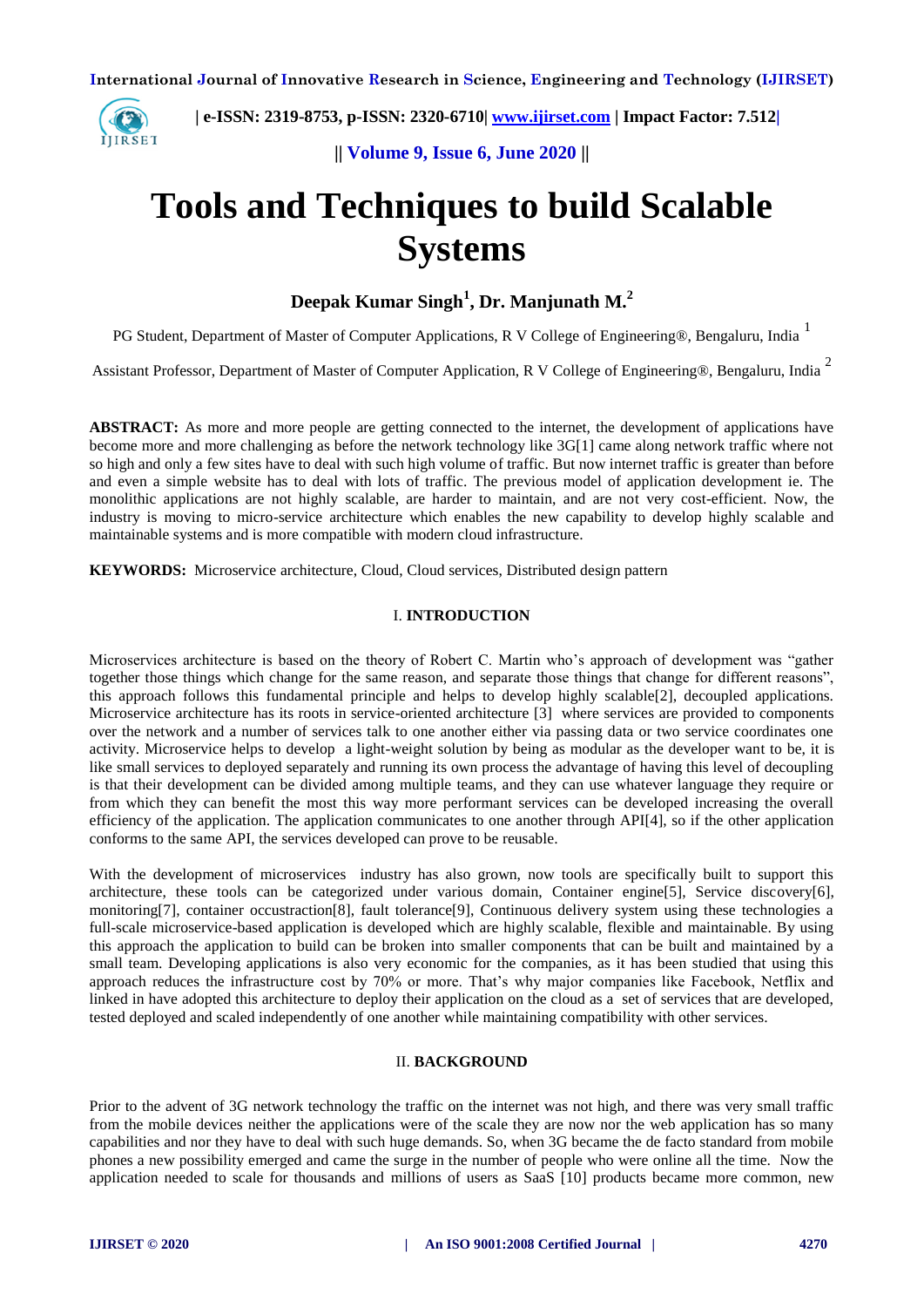

 **| e-ISSN: 2319-8753, p-ISSN: 2320-6710| [www.ijirset.com](http://www.ijirset.com/) | Impact Factor: 7.512|**

## **|| Volume 9, Issue 6, June 2020 ||**

startups came with ambitious and large-scale products, new markets emerged, and the business moved from B2B to B2C approach.

The problem which came with this is that at this time application were mainly built on, monolithic architecture that means the entire application was one and had a common code base, under this methodology the development was slow and maintains was even more complicated as to make modification entire application was need to brought down and the deployed again, apart from the maintenance issue it was also very expensive to work with the monolithic application because scaling[] them entirely new instance of the application is needed to be launched even if only some components of the application are only required. For few company's SOA [11] came as a remedy, the application was divided into services that complement each other, but these solutions were only sufficient for enterprise-level applications, and were not suitable for internet level applications, which had to deal with millions of peoples.

SOA laid the foundation for the microservice architecture and companies who were into consumer market like Amazon, Netflix, Google and Facebook the giants adopted this method of development to fulfill their ever-growing demand, these companies poured in millions of dollars into the research to develop new tools and technology to support microservice-based development approach. the microservice design pattern [12] it advised that an application can be broken into a set of services, which can be developed independently thus separating the code base of the service. And to communicate between these services REST [13] (Representational State transfer) was adopted as it was an agreed standard among the industries and was very compatible with the HTTP [14] on the internet and at the persistence layer.

In Front of this service sits the gateways whose responsibility was to get requests from the various types of users that can either be Android devices, IOS devices or IoT devices. These gateways used to expose these services using different endpoints. Now since the application was developed using an independent team and these services communicated using endpoints, these services can now be completely decoupled and scaled and have their separate codebase. This brought a great opportunity for the developers now they can take advantage of other languages and take advantage of features each language provides.

Along this the cloud infrastructure was also booming and rapid development was happening in this space huge investments were made for developing world-class infrastructure to build a cloud platform, amazon and google invested built huge data farms for dealing with the traffic they were getting and started renting out their infrastructures, these brought development of container technology docker[15] which started as an open-source project. This improved who applications were built, deployed and scaled other tools came into play for managing these containers, like Kubernetes [16] a container occultation tool to manage the containers.

The microservice architecture is not only efficient in terms of performance, but this approach is also highly costefficient reducing the cost of operation to huge proportions, as it is now no longer required that the application are up all the time only necessary services are needed to be kept online and rest can be spun-up as when required and now instead of scaling the whole application only the services which have greater demand are scaled up and when the request is not there they are brought down

## III. **TOOLS AND TECHNIQUES**

**Container Engine** a container is unit of that packs of the codebase and their dependencies under in a single system that can be deployed independently of the operating system, it provides a level of isolation to run the application and run multiple instances of the same, the container requires an operating system and is set up above it which provide service to the containerized application, the advantage of using a containers, is that they have a lower overhead than running the application than on a virtual machine [17], and since the container are run over an operating system, it can is much easier to communicate among the containers. One of the popular tools in the current industry is docker, which is based on linux libcontainer.

**Service discovery** when the application is developed it is not possible to know where the application will be deployed as they are deployed on the cloud-based system, they are spun up, reallocated, replicated, and taken down which make tracking them a little complex process. To manage a microservice architecture a service discovery mechanism is deployed, which manages a service registry, similar to SOA. The registry is the service that is used by other components to retrieve the information about the other components, microservices also publish their information back to the registry service, the client also uses the registry to discover the related service. There are many custom implementations of service registry in microservice architecture like Netflix Eureka [18], AWS Elastic load balancing [19].

**Monitoring** is a critical part of running a micro-structure-based application. monitoring a microservice application is more complex as the are many components that can fail, performance is a nonbinary term, so it is also important to monitor the detailed performance of each of these components, and since most of these will be deployed on cloud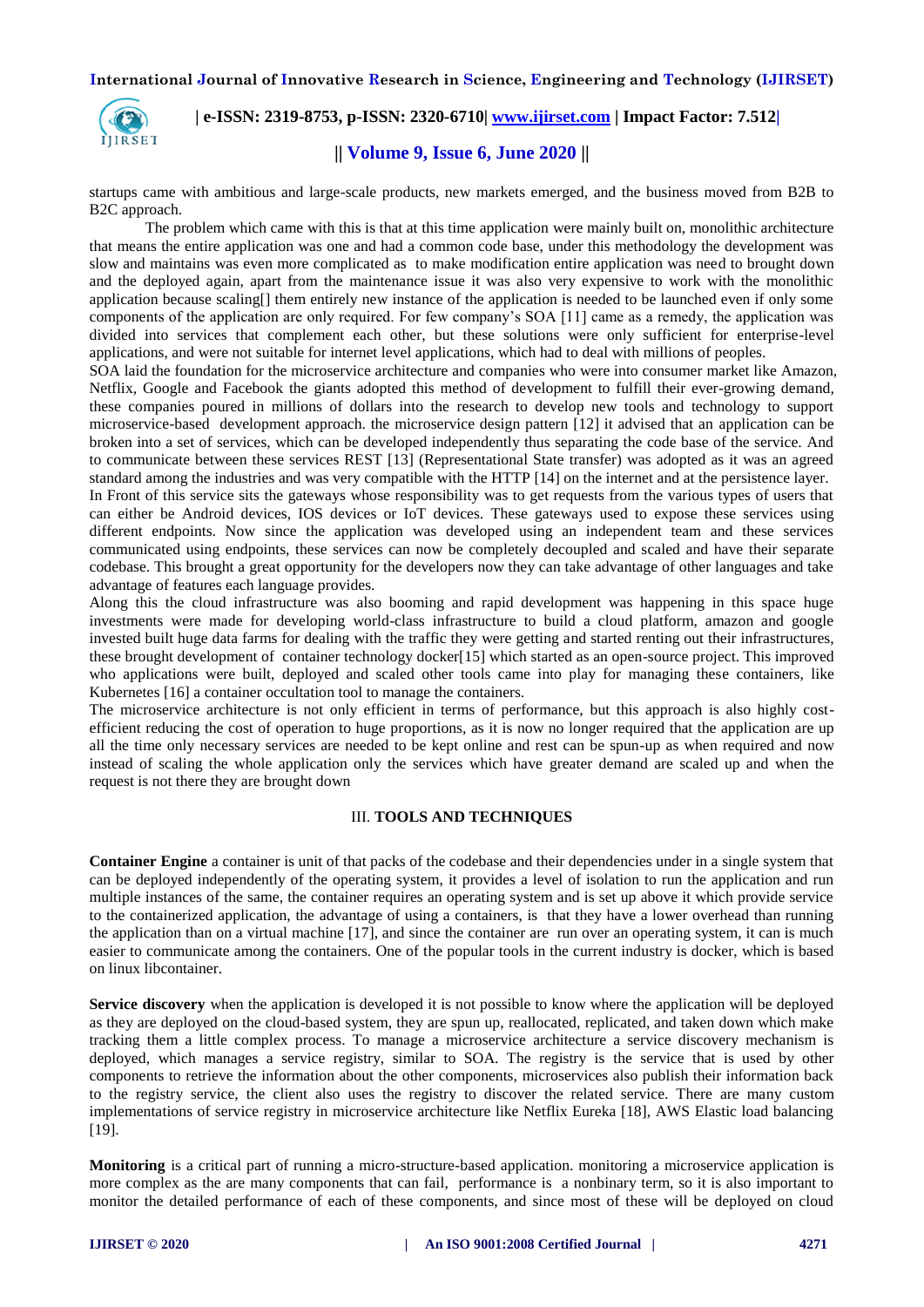

## **| e-ISSN: 2319-8753, p-ISSN: 2320-6710| [www.ijirset.com](http://www.ijirset.com/) | Impact Factor: 7.512|**

## **|| Volume 9, Issue 6, June 2020 ||**

infrastructure for which the user has to enter in service level argument, and without monitoring it is not possible to know if the SLA is being honored by the service provider. For microservice-based applications it is necessary to monitor the application matric, platform metric, and system metric. Tools that are used to monitor are Apache Zepkin, Grafana, Prometheus.

**Container Occustraction,** with the feature like auto-scale and advent of containers like docker, it is difficult for a human to manage a large set of containers, so container occultation is required to select, to deploy, to monitor and dynamically control and configure the containers that are deployed on the cloud, occsustraction is not only necessary for the deployment of the application but also manage their runtime, and to all that as less human interactions as possible. A major tool for container occultation is Kubernetes [20], which helps to deploy containers in complex cloud environments.

**Fault tolerance,** though microservice-based applications are highly scalable still there is an upper limit to which capacity and that is due to the fact the scaling the application more than that can be very expensive or some resource has been taken down for maintenance, this can cause a cascading effect on the other service, one of the service breaker implementations is Hystrix which stops cascading problems, provides fallbacks and graceful degradation, and manages rapid recovery.

## **IV. CONCLUSION AND FUTURE WORK**

Throughout this report we reviewed emergence on microservice architecture and how it has become a defacto standard for building highly scalable applications, which are able to handle ever-growing internet traffic and this architecture needs to develop much more and to handle the new surge that will come after the use of 5G[21] begins. We also looked at the technology and tools which help in building and deploying these services: container engine, service discovery, monitoring, container occultation and fault tolerance. These tools and patterns have been developed and being improved to perform better and give a better experience to the users.

### **V. ACKNOWLEDGMENT**

We are thankful to Dr. K N Subramanya, Principal, R V College of Engineering® for his encouragement and valuable guidance. We also thank the Department of Computer Applications (MCA), RV College of Engineering®, Bengaluru for their support.

### **REFERENCES**

- 1. H. Ekstrom et al., "Technical solutions for the 3G long-term evolution," in IEEE Communications Magazine, vol. 44, no. 3, pp. 38-45, March 2006, doi: 10.1109/MCOM.2006.1607864.
- 2. Bondi, André B. "Characteristics of scalability and their impact on performance." *Proceedings of the 2nd international workshop on Software and performance*. 2000.
- 3. Erl, Thomas. *Service-oriented architecture: concepts, technology, and design*. Pearson Education India, 1900.
- 4. Chen, Mingtse, Anil K. Annadata, and Leon Chan. "Adaptive communication application programming interface." U.S. Patent No. 7,581,230, 25 Aug. 2009.
- 5. Stubbs, Joe, Walter Moreira, and Rion Dooley. "Distributed systems of microservices using docker and serfnode." *2015 7th InternationalWorkshop on Science Gateways*. IEEE, 2015.
- 6. Czerwinski, Steven E., et al. "An architecture for a secure service discovery service." *Proceedings of the 5th annual ACM/IEEE international conference on Mobile computing and networking*. 1999.
- 7. Saman, Barakat. "Monitoring and analysis of microservices performance." *Journal of Computer Science and Control Systems* 10.1 (2017): 19.
- 8. Khan, "Key Characteristics of a Container Orchestration Platform to Enable a Modern Application," in IEEE Cloud Computing, vol. 4, no. 5,
- 9. Montesi, Fabrizio & Weber, Janine. (2016). Circuit Breakers, Discovery, and API Gateways in Microservices.
- 10. Gold, Nicolas, et al. "Understanding service-oriented software." *IEEE software* 21.2 (2004): 71-77.
- 11. Niknejad, Naghmeh, et al. "Understanding Service-Oriented Architecture (SOA): A systematic literature review and directions for further investigation." *Information Systems* (2020): 101491.